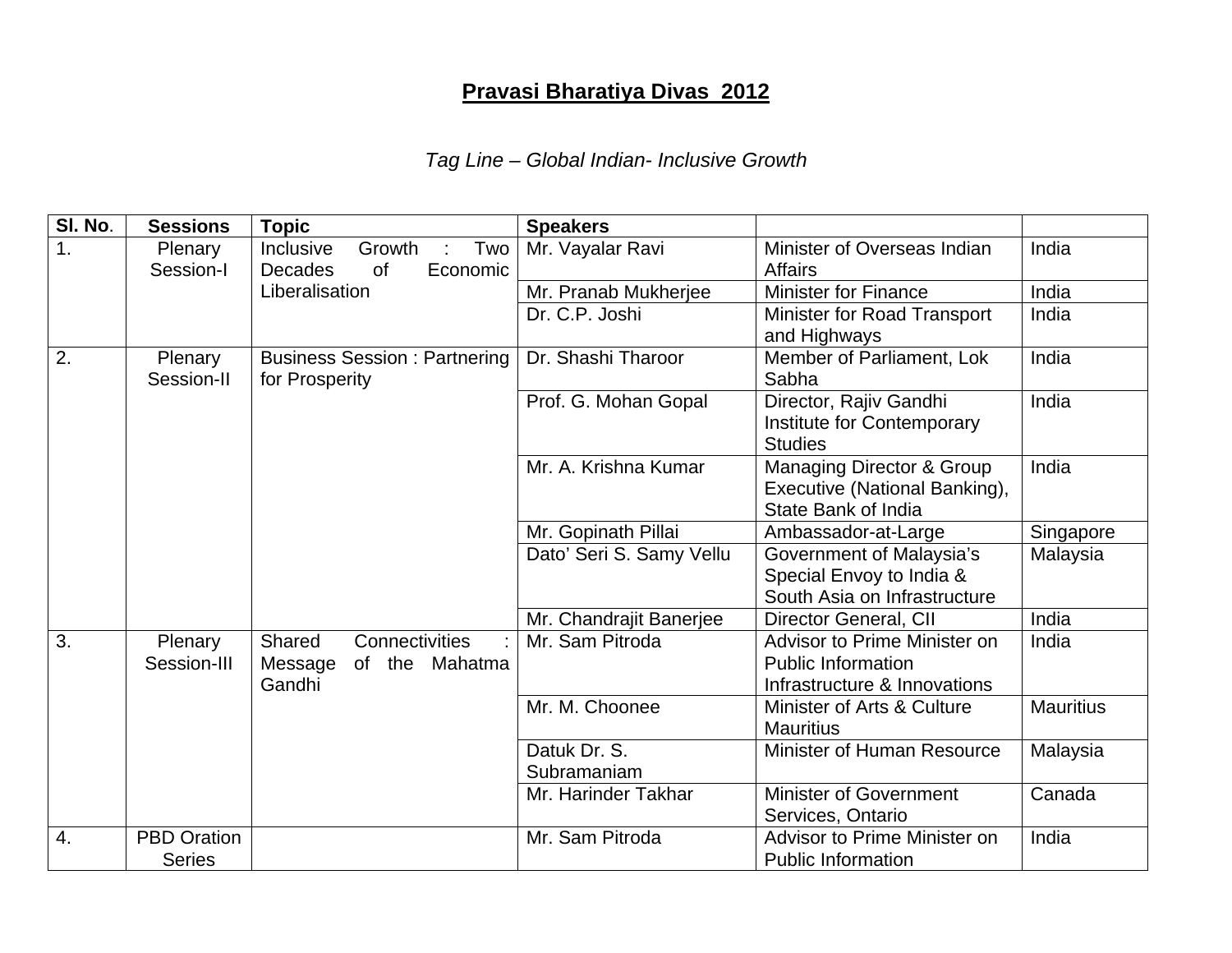|    |                           |                                                            |                            | Infrastructure & Innovations                                                    |           |
|----|---------------------------|------------------------------------------------------------|----------------------------|---------------------------------------------------------------------------------|-----------|
|    |                           |                                                            | Prof. Kishore Mahbubani    | Dean & Professor in the<br><b>Practice of Public Policy</b>                     | Singapore |
| 5. | Plenary<br>Session-IV     | Global<br>Indian<br>State<br>initiatives and Opportunities | Mr. Vayalar Ravi           | Minister of Overseas Indian<br><b>Affairs</b>                                   | India     |
|    |                           |                                                            | Mr. Narendra Modi          | <b>Chief Minister of Gujarat</b>                                                | India     |
|    |                           |                                                            | Mr. Arjun Munda            | <b>Chief Minister of Jharkhand</b>                                              | India     |
|    |                           |                                                            | Mr. Oommen Chandy          | <b>Chief Minister of Kerala</b>                                                 | India     |
|    |                           |                                                            | Mr. Ashok Gehlot           | Chief Minister of Rajasthan                                                     | India     |
| 6. | Concurrent<br>Session-I   | Diaspora & Development :<br>Driving Innovation             | Dr. A. Didar Singh         | Advisor, Ministry of Overseas<br><b>Indian Affairs</b>                          | India     |
|    |                           |                                                            | Mr. Sachin Pilot           | Minister of State for                                                           | India     |
|    |                           |                                                            |                            | Communications and IT                                                           |           |
|    |                           |                                                            | Lord Bhiku C Parekh        |                                                                                 | <b>UK</b> |
|    |                           |                                                            | Dr. Piyush C. Agrawal      | Chairman, US India Business                                                     |           |
|    |                           |                                                            |                            | Forum of Florida                                                                |           |
| 7. | Concurrent<br>Session-II  | Meeting<br>with<br>Diaspora<br>Organisations               | Mr. T.P. Sreenivasan       | Former Ambassador of India<br>and Governor for India of the<br><b>IAEA</b>      | India     |
|    |                           |                                                            | Mr. Hemant Patel           | Chairman, Asian American<br><b>Hotel Owners Association</b>                     |           |
|    |                           |                                                            | Mr. Jean-Regis Ramsamy     | <b>VP GOPIO-Reunion &amp; PDT</b><br><b>ODI</b>                                 |           |
|    |                           |                                                            | Mr. Haridas Kotahwaka      | President, Rajasthan<br><b>Association of North America</b><br>(RANA)           | India     |
|    |                           |                                                            | Mr. Satish Thakkar         | President, Indo-Canada<br><b>Chamber of Commerce</b>                            | Canada    |
|    |                           |                                                            | Mr. Mahen Utchanah         | Former Minister & President<br><b>GOPIO International East</b>                  |           |
|    |                           |                                                            | Mr. Parthasarathi Pillai   |                                                                                 |           |
|    |                           |                                                            | Dr. Thomas Abraham         | Founder President, Global<br>Organization of People of<br>Indian Origin (GOPIO) |           |
| 8. | Concurrent<br>Session-III | Hall<br>Town<br>Youth<br>on<br>Connectivity                | Mr. Mohammed<br>Azharuddin | Member of Parliament, Lok<br>Sabha                                              | India     |